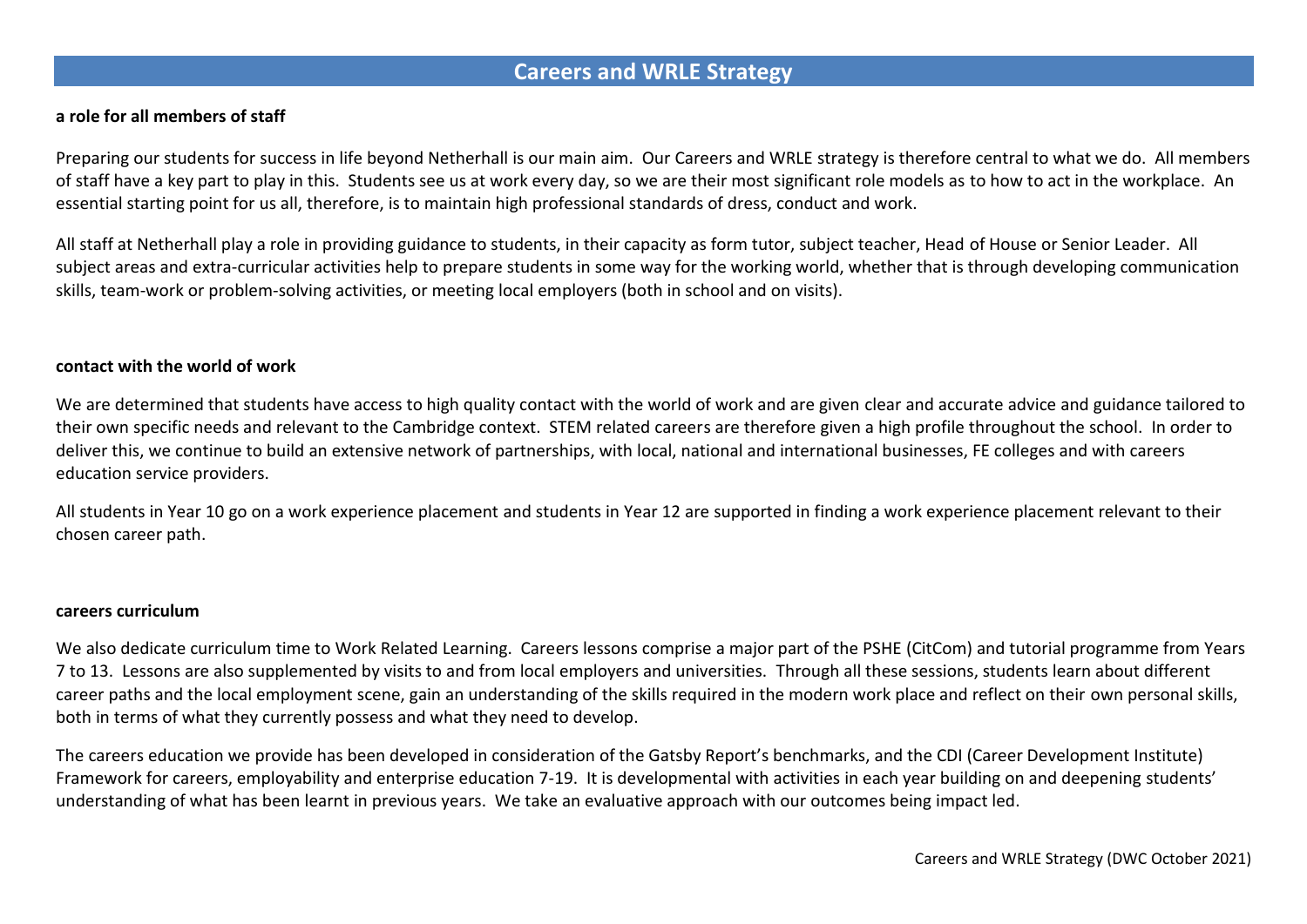#### **information, advice and guidance**

We employ a Careers Guidance Adviser who meets students both individually and in groups. Students are generally referred by their form tutor or Head of House, but many students ask for an appointment themselves to discuss and review their future plans and choices.

Senior members of staff meet with students and parents at key transition points to discuss the options available and implications of the different choices that could be made. We also host a range of parents' information evenings from Years 9 to 13, and keep parents up to date with work related learning news and events via e-mail and on our website.

The careers pages on our website have become an increasingly important facet of our WRLE and Careers programme. The information, advice and guidance does not just relate to what we do in school, but also to events and opportunities outside the school, including a regularly updated list of local apprenticeship vacancies.

Priority in all of what we do is given to our most vulnerable students who are targeted for specific events, opportunities and one-to-one interviews.

#### **Key principles**

- To allow students to reflect on their own personal performance their strengths and their areas for improvement
- To help students understand the world of work what is available and what is needed to access it.
- To prepare and equip students for the next phase of their education and career.

## **Key areas of focus**

- Contact with the world of work
	- Faculty led input
	- experience of work
	- enterprise activities
- IAG
	- PSHE careers modules
	- Guidance interviews
	- Transitions programme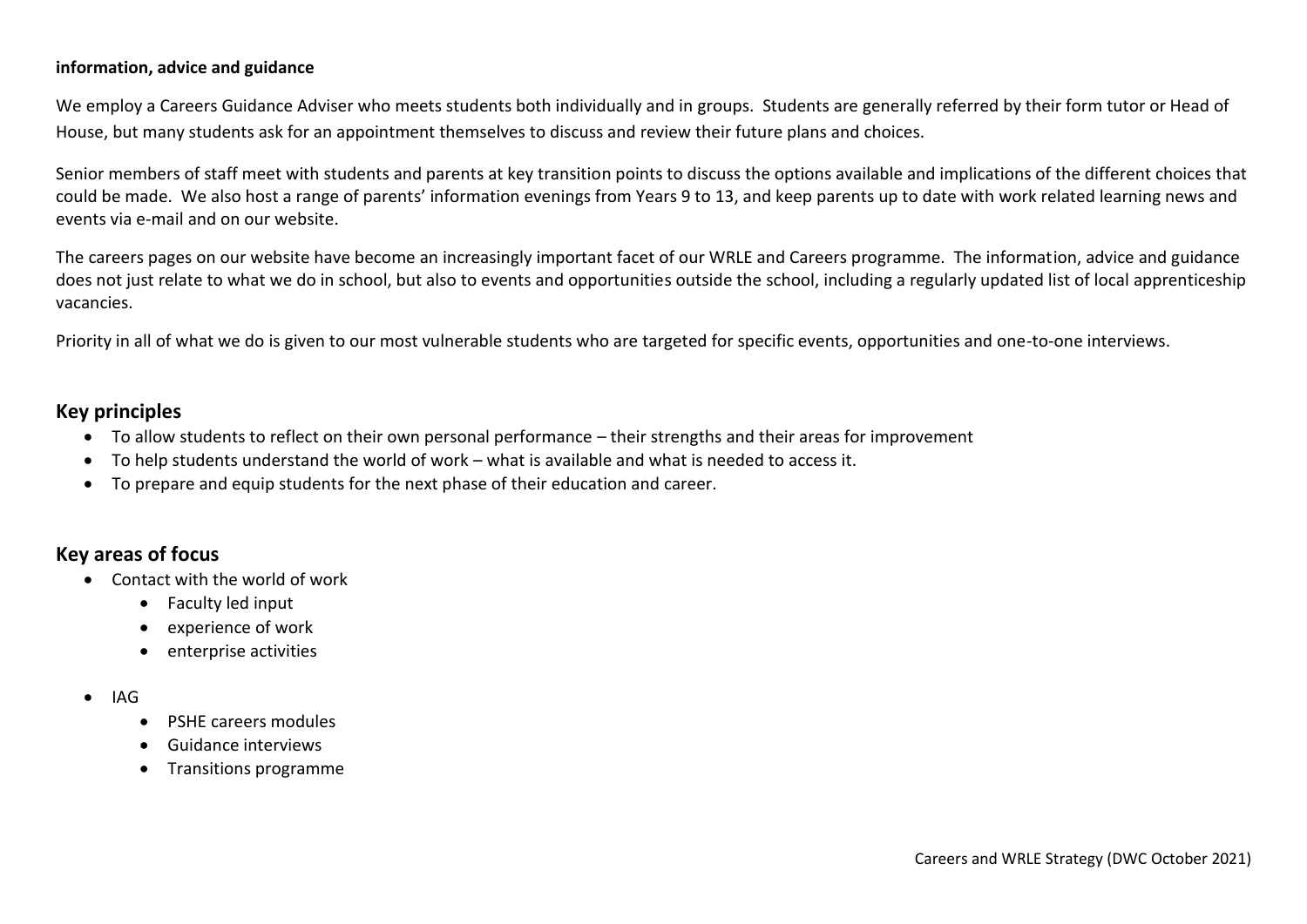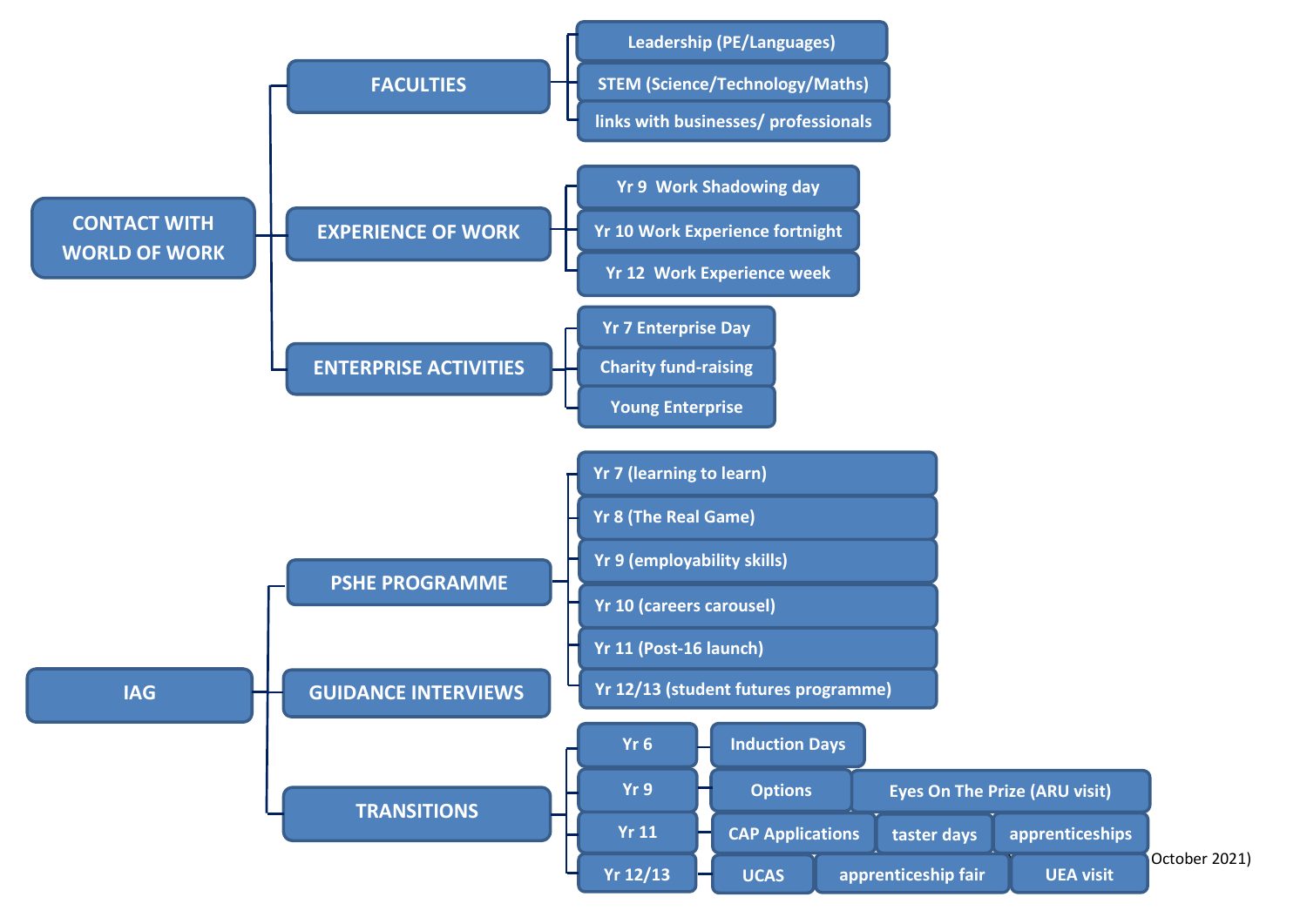# **Work Related Learning Calendar**

|                   | Year <sub>7</sub>                                                                                     | Year 8                                                                                                   | Year 9                                                                                                             | Year 10                                                                                                                                     | Year 11                                                                                  | Year 12                                                           | Year 13                  |
|-------------------|-------------------------------------------------------------------------------------------------------|----------------------------------------------------------------------------------------------------------|--------------------------------------------------------------------------------------------------------------------|---------------------------------------------------------------------------------------------------------------------------------------------|------------------------------------------------------------------------------------------|-------------------------------------------------------------------|--------------------------|
| <b>Sept</b>       | <b>CitCom lessons:</b><br>· personal qualities<br>(resilience,<br>confidence, raising<br>aspirations) | daily duty students<br>throughout year<br>CitCom lessons:<br>• managing change<br>• communication skills |                                                                                                                    | CitCom lessons:<br>self-esteem and<br>confidence                                                                                            | CitCom lessons:<br>• Post-16 applications                                                | Launch of:<br>• PB project<br>• EES scheme<br>• Launchpad project | <b>UCAS Applications</b> |
| Oct<br><b>Nov</b> |                                                                                                       |                                                                                                          | <b>CitCom lessons:</b><br>• Growth Mindset                                                                         | Launchpad project?                                                                                                                          | Post-16 Open<br>Evenings<br>6 <sup>th</sup> Form guidance<br>interviews                  | YOPEY Befriender<br>volunteer opportunity                         |                          |
| <b>Dec</b>        |                                                                                                       |                                                                                                          |                                                                                                                    | <b>Work Experience</b><br>Launch (cancelled)                                                                                                | Post-16 Application<br>deadline                                                          |                                                                   |                          |
| Jan               |                                                                                                       |                                                                                                          | ARU visit - Eyes on<br>the Prize (tbc)<br><b>KS4 Options</b>                                                       |                                                                                                                                             | <b>Revision Skills</b><br>Apprenticeship<br>workshops                                    |                                                                   |                          |
| Feb               |                                                                                                       | Launchpad project?                                                                                       | Launchpad project?                                                                                                 |                                                                                                                                             | Post-16 Interviews                                                                       |                                                                   |                          |
| <b>Mar</b><br>Apr | Launchpad project?                                                                                    | CitCom lessons:<br>· learning styles and<br>study skills                                                 | CitCom lessons:<br>• government and<br>society                                                                     | <b>Careers Carousel</b><br>CitCom lessons:<br>health & safety at<br>work<br>$\bullet$ post-16 intro<br>• time management<br>revision skills | CitCom lessons:<br>· financial decisions<br>• wealth and poverty<br>• coping with stress |                                                                   |                          |
| <b>May</b>        |                                                                                                       | What's My Line?                                                                                          |                                                                                                                    | <b>Work Experience</b><br>(cancelled)                                                                                                       |                                                                                          | Apprenticeship Fair<br><b>UEA visit</b>                           |                          |
| <b>June</b>       |                                                                                                       |                                                                                                          | <b>CitCom lessons:</b>                                                                                             | introduction to post-                                                                                                                       |                                                                                          |                                                                   |                          |
| July              | CitCom lessons:<br>• Global citizenship<br><b>WRLE DAY</b><br>• Enterprise Day                        | <b>WRLE Day:</b><br>• The Real Game                                                                      | • employability skills<br>· local LMI<br>• young people and<br>employment<br><b>WRLE Day:</b><br>• Work Shadowing? | 16 options, including:<br>• CRC taster day<br>apprenticeships<br>$\bullet$ 6 <sup>th</sup> Form taster day                                  |                                                                                          | Progression Week,<br>including Work<br>Experience                 |                          |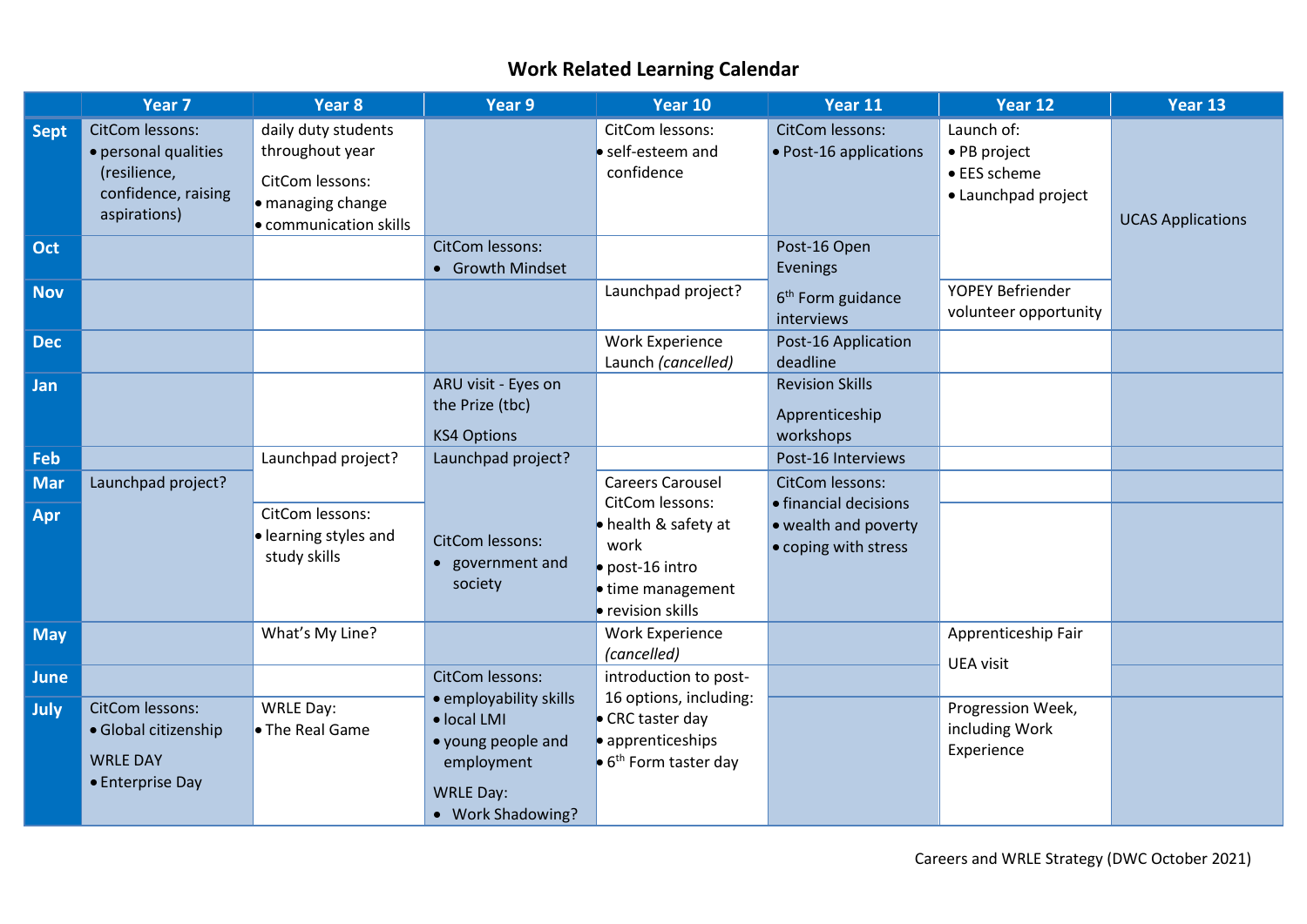# **Contact with the World of Work**

# **Faculty led input**

| activity                                            | impact                                                                   | evidence                                 | Gatsby/CDI   |
|-----------------------------------------------------|--------------------------------------------------------------------------|------------------------------------------|--------------|
| Marking policy - strengths/targets; green pen       | Students gain an understanding of their strengths and areas for          | Work scrutinies                          | G:3          |
| response                                            | improvement; they are encouraged to reflect on their own                 | Pupil panel comments when visitors come  | CDI:1,2,3    |
|                                                     | performance                                                              |                                          |              |
| Leadership opportunities (eg PE/MFL)                | Students have the opportunity to develop leadership skills which can be  | Number of students on leadership courses | G:4          |
|                                                     | transferred to the world of work                                         | Pass rates for leadership courses        | CDI:1,2,3,11 |
| <b>STEM related activities (Science/Technology)</b> | Selected students gain understanding of STEM related careers, opening    | Student evaluation forms                 | G:4          |
|                                                     | up choices for the future (especially for vulnerable students)           |                                          | CDI:4        |
| Launchpad projects                                  | Students gain understanding of STEM related careers, opening up          | Student evaluation forms                 | G:4          |
|                                                     | choices for the future                                                   |                                          | CDI:4        |
| Faculty links with local business - visits from     | Students see how what they are studying in class relates to the world of |                                          | G:4,5        |
| people to the school and school visits to the       | work                                                                     |                                          | CDI:4        |
| business (eg Science link with Babraham             |                                                                          |                                          |              |
| Institute and Physics at Work; English welcoming    |                                                                          |                                          |              |
| visiting authors; Technology links with ARM and     |                                                                          |                                          |              |
| <b>Marshalls</b> )                                  |                                                                          |                                          |              |

#### **Experience of work**

| activity                               | impact                                                                                                                                                                                                                                                                                                                                                                                  | evidence                                                                                         | Gatsby/CDI                    |
|----------------------------------------|-----------------------------------------------------------------------------------------------------------------------------------------------------------------------------------------------------------------------------------------------------------------------------------------------------------------------------------------------------------------------------------------|--------------------------------------------------------------------------------------------------|-------------------------------|
| Yr 9 – Work Shadowing Day              | Students gain an understanding of a work environment through<br>shadowing a family member or friend at work                                                                                                                                                                                                                                                                             | Student evaluation                                                                               | G:5,6<br>CDI:4,5,6,7,         |
| Yr 10 - Work Experience Fortnight      | Students gain an understanding of a work environment; they learn<br>about how to be successful in the work place; they develop<br>employability skills; they gain an understanding of health and safety<br>issues in the workplace                                                                                                                                                      | Feedback from teacher visits<br>Comments from employers<br>Student booklets and evaluation forms | G:5,6<br>CDI:4,5,6,7,<br>9,11 |
| <b>Yr 12 Work Experience Programme</b> | Work Experience placements help young people learn and offer a<br>number of benefits including: providing an insight into the particular<br>skills and attitudes required by particular sectors and employers, a<br>better understanding of changes in the world of work and an<br>opportunity to develop the young person's personal and social skills<br>and increase their maturity. | Student diaries and evaluation forms                                                             | G:5,6<br>CDI:4,5,6,7,<br>9,11 |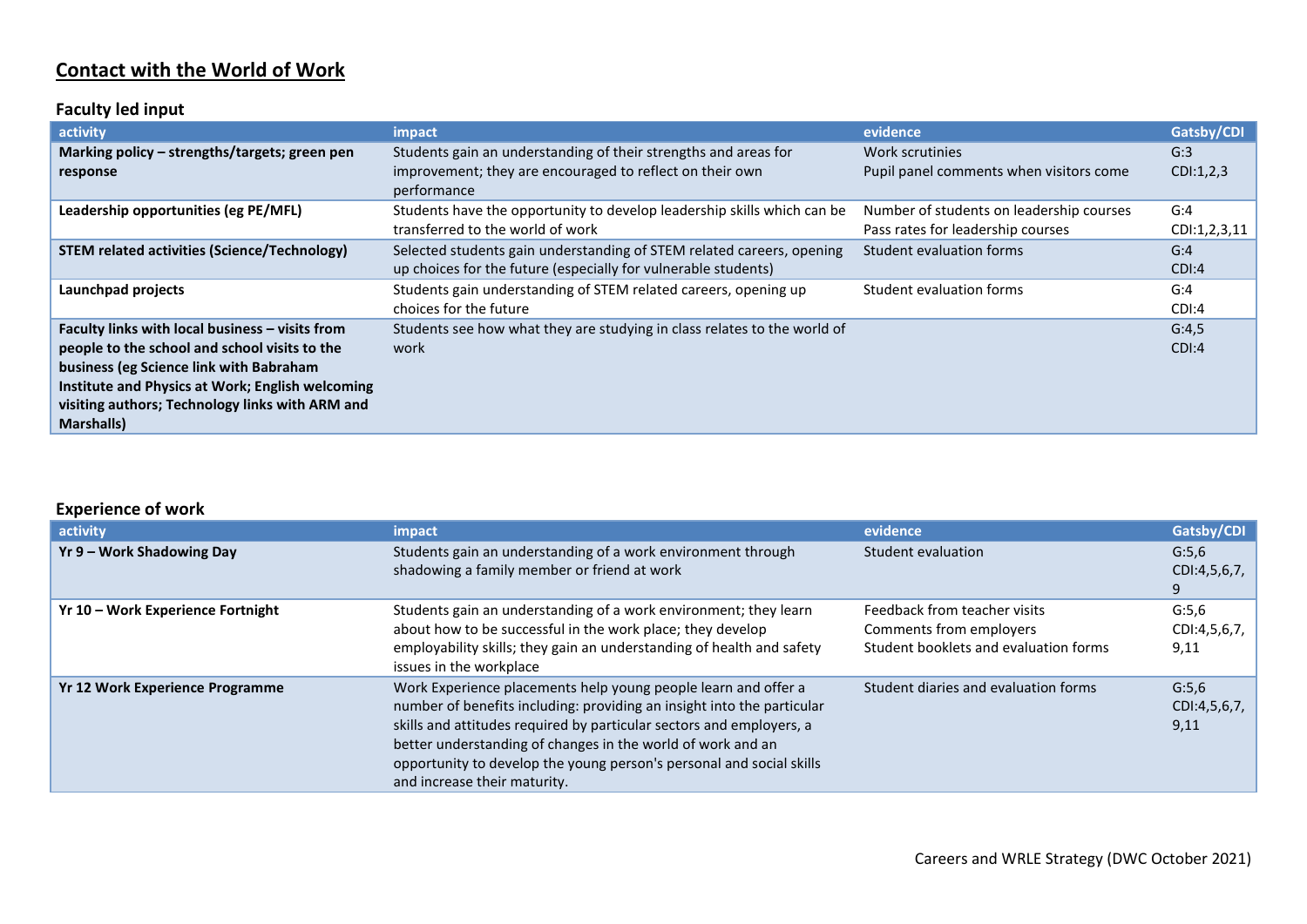## **Enterprise Activities**

| activity                                | impact                                                                | evidence                              | Gatsby/CDI |
|-----------------------------------------|-----------------------------------------------------------------------|---------------------------------------|------------|
| Yr 7 - Enterprise Day                   | Students develop employability skills (eg team working, problem       | Student evaluation following WRLE day | G:3,5      |
|                                         | solving, communication)                                               |                                       | CDI:11,12  |
| Yr 10 - Vocational Studies              | Students develop employability skills (eg team working, problem       | Record of students' work (including   | G:1,3      |
|                                         | solving, communication, making money) by organising an event to raise | evaluation)                           | CDI:11,12, |
|                                         | money for charity                                                     | Amount of money raised                | 13         |
|                                         |                                                                       | School website and newsletters        |            |
| Student led charity fund raising events | Students develop employability skills (eg team working, problem       | Amount of money raised                | G:3        |
|                                         | solving, communication, making money) by organising an event to raise | School website and newsletters        | CDI:11,12, |
|                                         | money for charity                                                     |                                       | 13         |
| Zidisha                                 | Students invest money into projects in the developing world           | amount of students engaged            | G:3        |
|                                         |                                                                       | noticeboard                           | CDI:12,13  |

# **Meeting representatives from the world of work**

| activity                                      | impact                                                                                                                                                                                                          | evidence                             | Gatsby/CDI           |
|-----------------------------------------------|-----------------------------------------------------------------------------------------------------------------------------------------------------------------------------------------------------------------|--------------------------------------|----------------------|
| Yr 8 – What's My Line?                        | representatives from local companies visit and students ask questions<br>to try and guess their job; students gain an understanding of different<br>jobs, the skills and the qualifications required to do them | Student evaluation following session | G:2,5<br>CDI:4,5,6,7 |
| Yr 9 - Eyes on the Prize Careers fair         | Students have the opportunity to talk to representatives from local<br>employers about routes into the jobs they offer.                                                                                         | Student evaluation following session | G:2.5<br>CDI:4,5,6,7 |
| Yr 10 - Careers Carousel                      | Students gain an understanding of a wide range of career paths through<br>meeting representatives from a number of businesses                                                                                   | Student evaluation following session | G:2,5<br>CDI:4,5,6,7 |
| <b>Price Bailey Programme</b>                 | Students develop employability skills and give themselves an advantage                                                                                                                                          | student feedback                     | G:2,3,5,6            |
| Representatives from Price Bailey come in to  | when applying for post-18 options.                                                                                                                                                                              | Feedback from mentors                | CDI:4,10,11,         |
| deliver sessions to all students at the Oakes | Students apply for the programme and are allocated a mentor each.                                                                                                                                               | Destination data                     | 14                   |
| <b>College and mentor targeted students</b>   |                                                                                                                                                                                                                 |                                      |                      |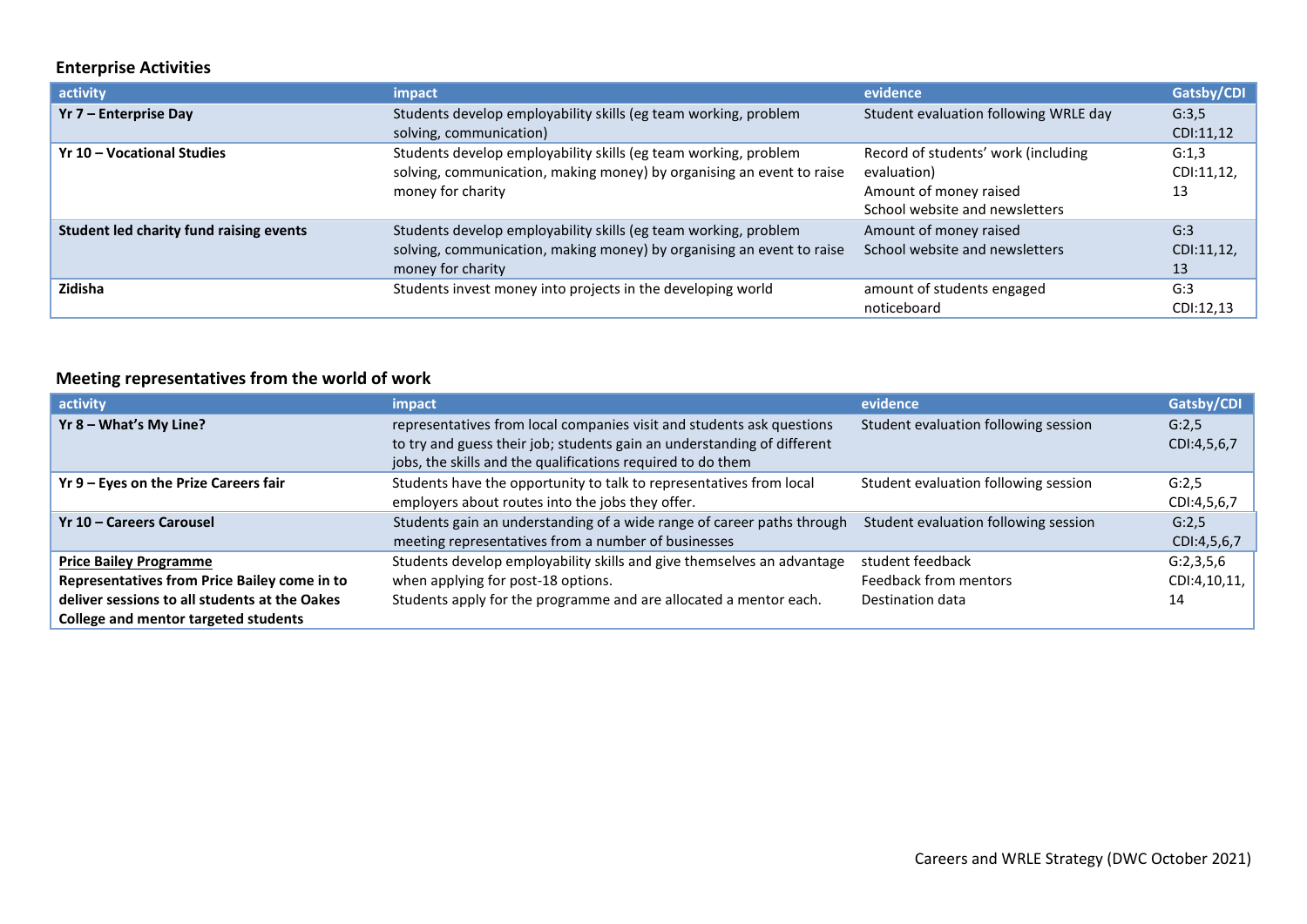#### **PSHE careers modules**

| activity                                              | impact                                                                                                                                                                                                                                                                    | evidence                                                                                            | Gatsby/CDI                       |
|-------------------------------------------------------|---------------------------------------------------------------------------------------------------------------------------------------------------------------------------------------------------------------------------------------------------------------------------|-----------------------------------------------------------------------------------------------------|----------------------------------|
| <b>Yr 7 - Personal Qualities</b>                      | Students gain an understanding of their own strengths and areas for<br>improvement with respect to their learning                                                                                                                                                         | Student evaluation following CitCom lessons                                                         | G:3<br>CDI:1,2,3                 |
| Yr 7 - Global Citizenship                             | Students develop an understanding of their place in the modern world                                                                                                                                                                                                      | Student evaluation following CitCom lessons                                                         | CDI:8                            |
| Yr 7 - Enterprise Day                                 | Students develop employability skills (eg team working, problem<br>solving, communication)                                                                                                                                                                                | Student evaluation following WRLE days                                                              | G:3,5<br>CDI:11,12               |
| Yr 8 - Managing Change                                | Students reflect on how to manage change in their own lives                                                                                                                                                                                                               | Student evaluation following CitCom lessons                                                         | CDI:17                           |
| <b>Yr 8 - Communication Skills</b>                    | Students reflect on the importance and develop their own<br>communication skills                                                                                                                                                                                          | Student evaluation following CitCom lessons                                                         | CDI:1,3,11                       |
| Yr 8 - Learning Styles and Study Skills               | Students reflect on their own learning style and develop their study<br>skills                                                                                                                                                                                            | Student evaluation following CitCom lessons                                                         | CDI:1,3                          |
| Yr 8 - The Real Game                                  | Students gain an understanding of how different types of work will<br>affect the life they want to lead; they develop their financial<br>understanding as they prepare and manage a household budget in the<br>simulation game                                            | Student evaluation following WRLE days                                                              | G:3<br>CDI:5,13                  |
| Yr 9 - Growth Mindset                                 | Students understand the importance of resilience and hard work                                                                                                                                                                                                            | Student evaluation following CitCom lessons                                                         | CDI:1,2,3                        |
| Yr 9 - Government and Society                         | Students develop an understanding of their place in the modern world                                                                                                                                                                                                      | Student evaluation following CitCom lessons                                                         | CDI:8                            |
| Yr 9 - Employability                                  | Students reflect on and gain an understanding of the skills that will be<br>needed in the changing world of work; they gain an understanding of<br>the local labour market                                                                                                | Student evaluation following CitCom lessons                                                         | G:2,3<br>CDI:11                  |
| Yr 9 - Work Shadowing                                 | Students gain an understanding of a work environment through<br>shadowing a family member or friend at work                                                                                                                                                               | Student evaluation following WRLE days                                                              | G:5,6<br>CDI:4,5,6,7,<br>9       |
| Yr 10 - Self-esteem and Confidence                    | Students gain an understanding of their own strengths and areas for<br>improvement with respect to their learning                                                                                                                                                         | Student evaluation following CitCom lessons                                                         | CDI:1,2,3                        |
| Yr 10 - Careers Carousel                              | Students gain an understanding of a wide range of career paths through<br>meeting representatives from a number of businesses                                                                                                                                             | Student evaluation following session                                                                | G:2,5<br>CDI:4,5,6,7             |
| Yr 10 - Work Experience Preparation and<br>Evaluation | Students reflect on making a good impression in the work place, the<br>skills they will need and what they will develop; they gain an<br>understanding of health and safety issues in the workplace; they reflect<br>on what they have learned about work and themselves. | Student evaluation forms<br>Feedback from employers                                                 | G:2,3<br>CDI:9,11,<br>14, 15, 16 |
| Yr 10 - Revision Skills                               | Students develop skills and explore strategies that will help them<br>perform to their best in the exams.                                                                                                                                                                 | Student evaluation following CitCom lessons<br><b>PPE</b> results                                   | G:3<br>CDI:1,2,3                 |
| Yr 11 - Post-16 Options                               | Students are introduced to the post-16 options process, gaining an<br>understanding of what is on offer and what they will need to do to<br>apply for the various courses                                                                                                 | 100% of students make appropriate post-16<br>applications<br>Student evaluation following PSHE days | G:3,8<br>CDI:1,2,14,<br>15,16,17 |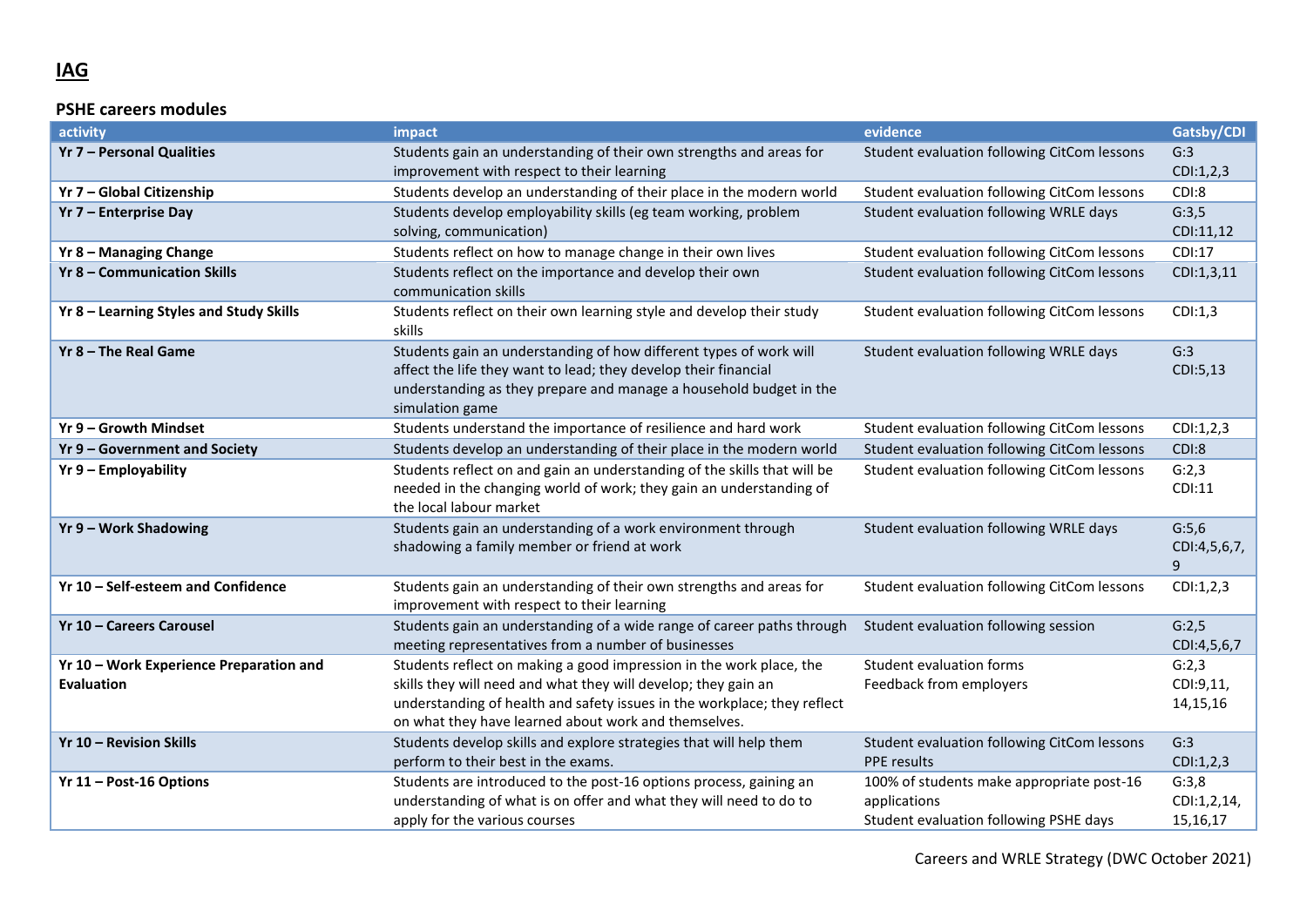|                                                                              |                                                                                                                                                                                                                                                                                        | Year 11 exit survey                                                                                                 |                                                  |
|------------------------------------------------------------------------------|----------------------------------------------------------------------------------------------------------------------------------------------------------------------------------------------------------------------------------------------------------------------------------------|---------------------------------------------------------------------------------------------------------------------|--------------------------------------------------|
| Yr 11 - Financial Decisions                                                  | Students develop financial awareness for their future                                                                                                                                                                                                                                  | Student evaluation following CitCom lessons                                                                         | CDI:13                                           |
| Yr 12 and Yr 13 Student Futures embedded in the<br><b>Pastoral Programme</b> | The programme delivers IAG to students focusing on their available<br>options post sixth form education. Advice is available throughout the<br>Sixth Form from the tutors, subject teachers and the Sixth Form<br>Leadership Team, as well as those involved in HE and careers advice. | <b>Student Exit Survey</b>                                                                                          | G:3,5,7,8<br>CDI:14,15,<br>16,17                 |
| Yr 12 and Yr 13 Visiting Speakers Programme                                  | Visiting speakers from a range of industries and educational pathways<br>aiming to inspire and inform students.                                                                                                                                                                        | <b>Student Feedback</b>                                                                                             | G:5,7<br>CDI:4,14,15                             |
| Improving engagement between employers and<br><b>The Oakes College</b>       | Students gain first-hand experience of local and global businesses, jobs<br>and employers via the Student Futures Programme.                                                                                                                                                           | Number of students engaged in programmes<br>with employers<br><b>Student Exit Survey</b><br>Feedback from employers | G:2,5<br>CDI:4,5,6,7,<br>9, 11, 12, 14,<br>15,16 |

#### **Guidance Interviews**

| activity                                       | impact                                                                                                                                                                                                                                                                                                                                                                                                                                                                                                                                                                                                                                           | evidence                                                                                                      | Gatsby/CDI                      |
|------------------------------------------------|--------------------------------------------------------------------------------------------------------------------------------------------------------------------------------------------------------------------------------------------------------------------------------------------------------------------------------------------------------------------------------------------------------------------------------------------------------------------------------------------------------------------------------------------------------------------------------------------------------------------------------------------------|---------------------------------------------------------------------------------------------------------------|---------------------------------|
| IAG interviews (Yrs 9 to 13)                   | Students gain independent advice and guidance from an advisor<br>regarding options available to them post-16 and beyond; PP and other<br>vulnerable groups are given priority, ensuring they are not<br>disadvantaged as they consider their career choices                                                                                                                                                                                                                                                                                                                                                                                      | Central record of guidance interviews<br>Destination data - NEET figures<br>Feedback from student evaluations | G:3,8<br>CDI:10,14,<br>15,16,17 |
| <b>Yr 9 Options Guidance</b>                   | All students meet with their tutor to discuss the choices they are<br>making for their options. Some students (more vulnerable or those<br>who are making unrealistic choices) are invited for a meeting with the<br>careers advisor or a senior member of staff.                                                                                                                                                                                                                                                                                                                                                                                | Students make realistic choices for option<br>subjects                                                        | G:3,8<br>CDI:10,14,<br>15,16,17 |
| Yr 11 6 <sup>th</sup> Form Guidance Interviews | Members of the 6 <sup>th</sup> form team interview groups of students applying<br>for A Levels to discuss their choices and provide expert advice; students<br>are guided to make more informed, realistic choices                                                                                                                                                                                                                                                                                                                                                                                                                               | Students make realistic choices for option<br>subjects                                                        | G:3,8<br>CDI:10,14,<br>15,16,17 |
| Yr 12 and Yr 13 mentoring programme.           | Ensuring that all students plan for an appropriate progression route<br>into further or higher education, employment or apprenticeships or<br>GAP years. The role of the Tutor is integral to the success of this. The<br>close relationship that the Tutor develops helps to ensure personal and<br>accurate IAG is given to all the students at all times. Students have a<br>daily registration with the tutor where they meet and can discuss their<br>plans for the future. The mentoring sessions give the students an<br>opportunity to discuss this in more detail. The Tutors are always<br>available to support and help the students. | <b>Feedback from Students</b>                                                                                 | G:3,8<br>CDI:10,14,<br>15,16,17 |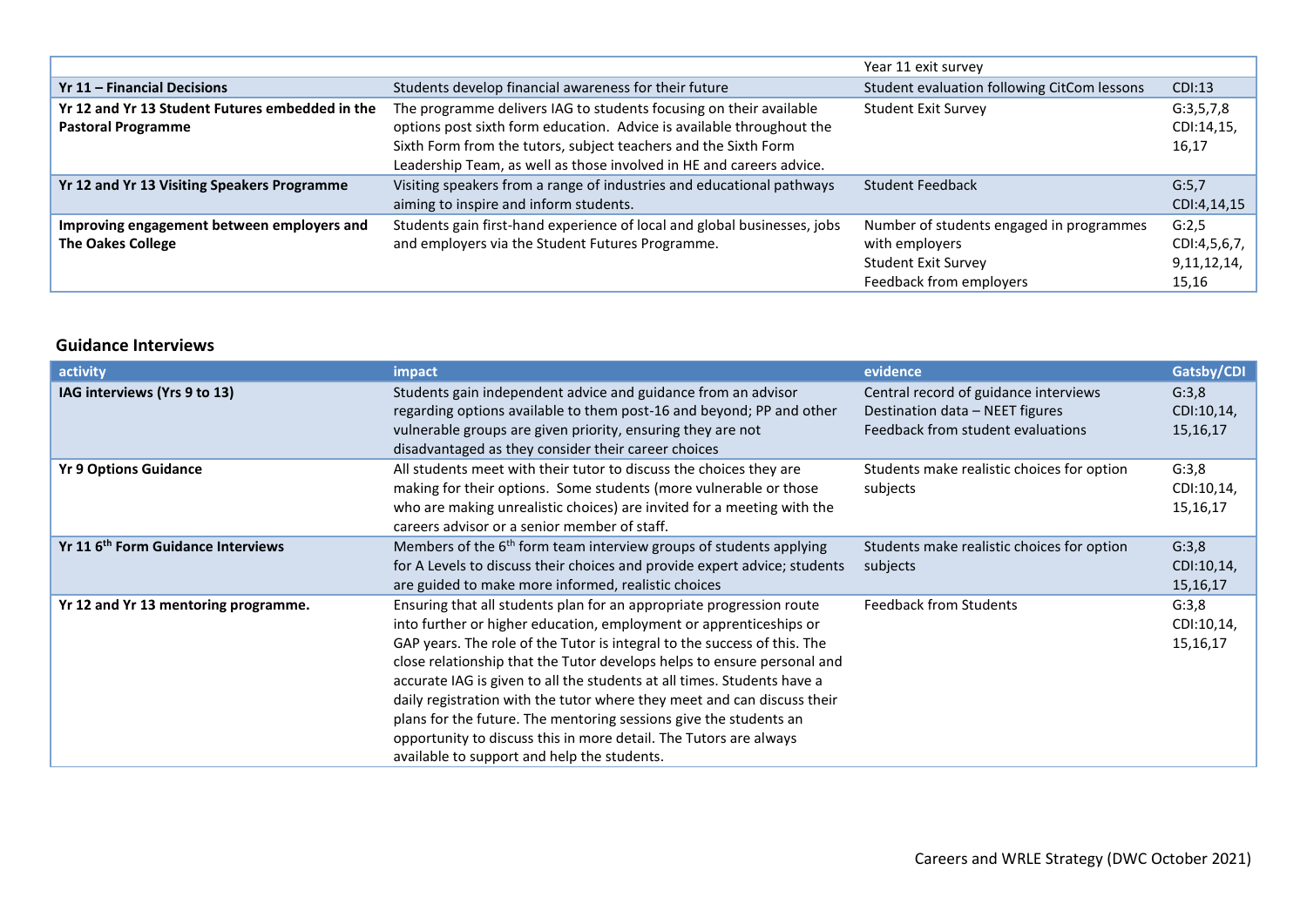## **Transition Programme**

| activity                                                                                                                                                                                                                                                   | impact                                                                                                                                                                                                                                                                                                                                                  | evidence                                                                                                                                                                                         | Gatsby/CDI                                          |
|------------------------------------------------------------------------------------------------------------------------------------------------------------------------------------------------------------------------------------------------------------|---------------------------------------------------------------------------------------------------------------------------------------------------------------------------------------------------------------------------------------------------------------------------------------------------------------------------------------------------------|--------------------------------------------------------------------------------------------------------------------------------------------------------------------------------------------------|-----------------------------------------------------|
| <b>Yr 9 Options Process</b><br>parent information evening<br>assemblies for Yr 9 students<br>$\bullet$<br>activities with tutors<br>$\bullet$<br>drop-in sessions for subjects new to KS4<br>$\bullet$<br>guidance interviews with key members<br>of staff | students and parents gain an understanding of the choices on offer and<br>where these choices might lead; students are guided to courses which<br>give them the best chances of success both for KS4 and beyond;<br>smoother transition from KS3 to KS4                                                                                                 | Attendance figures for parent information<br>evening<br>Central record of guidance interviews<br>Student evaluation following PSHE days<br>Parental survey                                       | G:1,3,8<br>CDI:1,2,10,<br>14, 15, 17                |
| $Yr$ 9 – Eyes on the Prize (ARU)                                                                                                                                                                                                                           | All students gain an understanding of routes into university, and other<br>career pathways, through the programme offered by the event at ARU.                                                                                                                                                                                                          | Student evaluation forms                                                                                                                                                                         | G:3,5,7<br>CDI:4,7,10,<br>14, 15, 17                |
| Yr 10 - Post-16 taster days (CRC and The Oakes)                                                                                                                                                                                                            | All students given the opportunity to visit CRC and explore non-A level<br>options<br>Students gain an understanding of life at 6 <sup>th</sup> form and the delights and<br>demands of doing an A level/BTEC course. Students not aiming for<br>Level 3 courses gain an understanding of vocational pathways and the<br>skills needed to access them.  | <b>Student evaluation forms</b>                                                                                                                                                                  | G:3,7<br>CDI:1,2,10,<br>14, 15, 17                  |
| <b>Post-16 Options process</b><br>parent information evening<br>$\bullet$<br>assemblies for Yr 11 students<br>$\bullet$<br>activities with tutors<br>$\bullet$<br>guidance interviews<br>$\bullet$                                                         | Students and parents gain an understanding of the choices on offer and<br>where these choices might lead; they are guided to courses which give<br>them the best chances of success both for KS5 and beyond; smoother<br>transition from KS4 to KS5                                                                                                     | Attendance figures for parent information<br>evening<br>Central record of guidance interviews<br>Destination data - NEET figures<br>Student evaluation<br>Year 11 exit survey<br>Parental survey | G:1,3,7,8<br>CDI:1,2,10,<br>14, 15, 16, 17          |
| Yr 11 - Apprenticeship workshops and follow up                                                                                                                                                                                                             | Those students interested in applying for an apprenticeship attend a<br>workshops delivered by ASK, giving them advice and equipping them<br>with the skills needed to make a successful application; the follow up<br>with the guidance advisor ensure progress is tracked and students are<br>given the best chances of success in their applications | Destination data - number of students<br>making successful application for<br>apprenticeships                                                                                                    | G:3,5,8<br>CDI:4,7,10,<br>11, 12, 14,<br>15, 16, 17 |
| 6 <sup>th</sup> Form - UCAS Application and Personal<br><b>Statement</b>                                                                                                                                                                                   | Group sessions.<br>One to one support from tutors.<br>UCAS surgery sessions after college.<br>One to one meetings with member of 6 <sup>th</sup> form team to check<br>application and personal statement before applying                                                                                                                               | <b>Student Exit Survey</b><br>Parent/Carer Survey                                                                                                                                                | G:3,8<br>CDI:1,2,10,<br>14, 15, 16, 17              |
| 6 <sup>th</sup> Form - CV writing and development                                                                                                                                                                                                          | Students are supported and provided with tips on how to write a<br>successful CV and covering letter.                                                                                                                                                                                                                                                   | <b>Student Exit Survey</b>                                                                                                                                                                       | G:3,5<br>CDI:11,16                                  |
| <b>Yr 12 UCAS Conference</b>                                                                                                                                                                                                                               | The visit to the Higher Education and Careers Convention allows<br>students to meet representatives from all the major universities and<br>further education providers, along with many national employers.                                                                                                                                             | <b>Feedback from Students</b>                                                                                                                                                                    | G:3,7<br>CDI:8,10,15                                |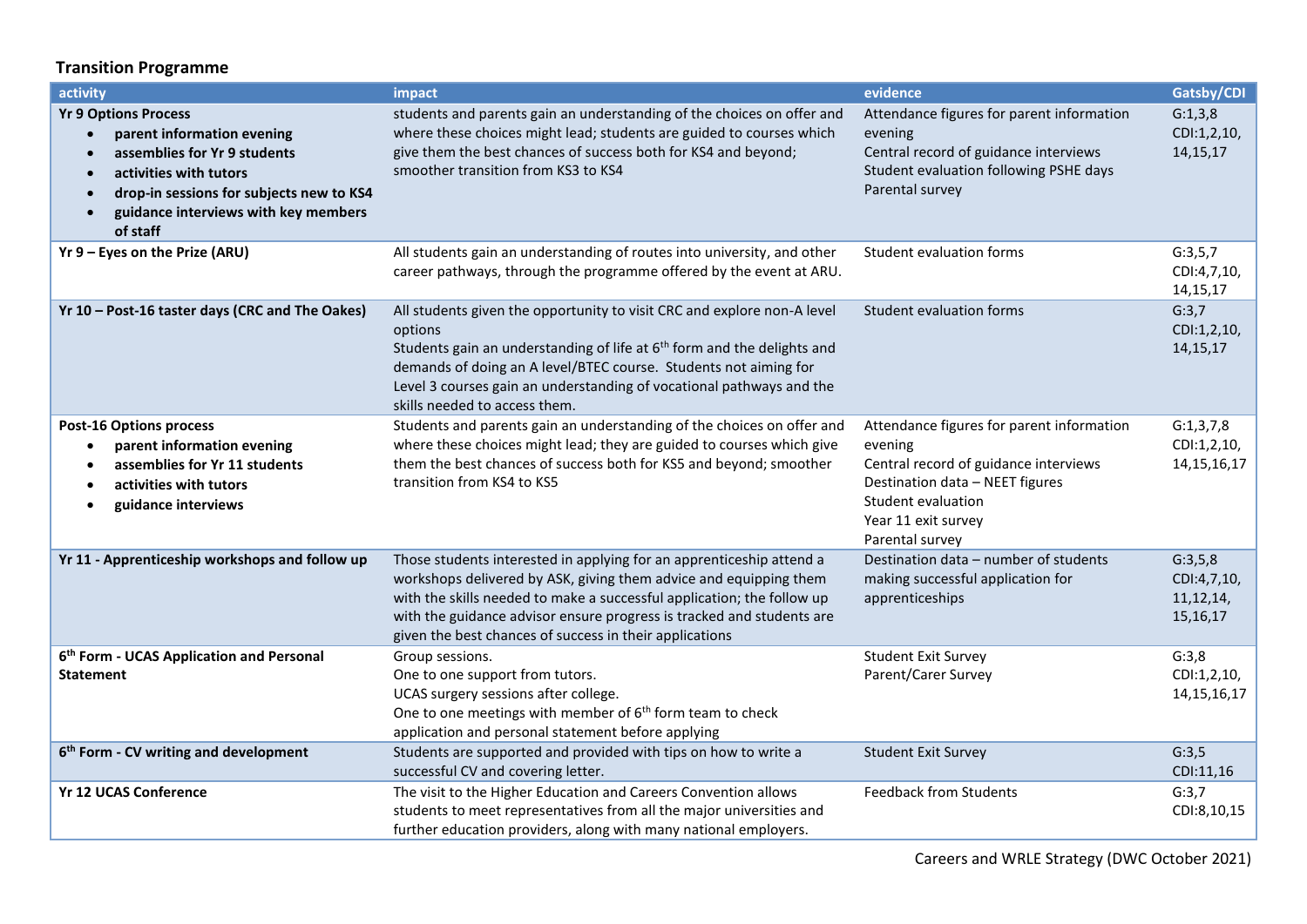|                                                 | Students have the opportunity to pick up information on courses and<br>job roles they may wish to complete in the future.                                                                                                                                                                                                                                                                                                                                                                                                                                                                                                                              |                                                          |                                               |
|-------------------------------------------------|--------------------------------------------------------------------------------------------------------------------------------------------------------------------------------------------------------------------------------------------------------------------------------------------------------------------------------------------------------------------------------------------------------------------------------------------------------------------------------------------------------------------------------------------------------------------------------------------------------------------------------------------------------|----------------------------------------------------------|-----------------------------------------------|
| <b>Yr 12 UEA Conference</b>                     | The UEA conference provides students with information on: Student<br>Life and how University applications are completed. The UEA<br>conference also provides students with information on Student Finance<br>at University and how to apply for loans, bursaries and grants. UEA also<br>gives the students a Campus tour and outlines the benefits of<br>University study. UEA arrange for an extensive range of subject taster<br>sessions to help students when deciding which subject to take.                                                                                                                                                     | <b>Feedback from Students</b>                            | G:3,7<br>CDI:8,10,15                          |
| Yr 12 and Yr 13 Weekly apprenticeship vacancies | Weekly apprenticeship vacancies are circulated by 6th form office                                                                                                                                                                                                                                                                                                                                                                                                                                                                                                                                                                                      | Destination data<br><b>Student Exit Survey</b>           | G:2<br>CDI:7,14,15                            |
| Yr 12 and Yr 13 mentoring programme.            | Ensuring that all students plan for an appropriate progression route<br>into further or higher education, employment or apprenticeships or<br>GAP years. The role of the Tutor is integral to the success of this. The<br>close relationship that the Tutor develops helps to ensure personal and<br>accurate IAG is given to all the students at all times. Students have<br>regular mentoring sessions with the tutor where they meet and can<br>discuss their plans for the future. The mentoring sessions give the<br>students an opportunity to discuss this in more detail. The Tutors are<br>always available to support and help the students. | <b>Feedback from Students</b>                            | G:3,8<br>CDI:1,2,3,4,<br>10, 14, 15,<br>16,17 |
| Yr 12 and Yr 13 Parents' Information evenings   | We keep the parents involved throughout this important process with<br>information evenings on areas such as UCAS applications and student<br>finance.                                                                                                                                                                                                                                                                                                                                                                                                                                                                                                 | Attendance at parents' evenings<br>Parent/Carer Feedback | G:3<br>CDI:14,15,<br>16,17                    |
| <b>Yr 13 Results Day, Clearing</b>              | The Sixth Form Leadership Team is available to support students using<br>UCAS Track, helping students through Clearing and Adjustment.                                                                                                                                                                                                                                                                                                                                                                                                                                                                                                                 | <b>Destination data</b><br>Parent/Carer Feedback         | G:3,8<br>CDI:10,14,<br>15,17                  |